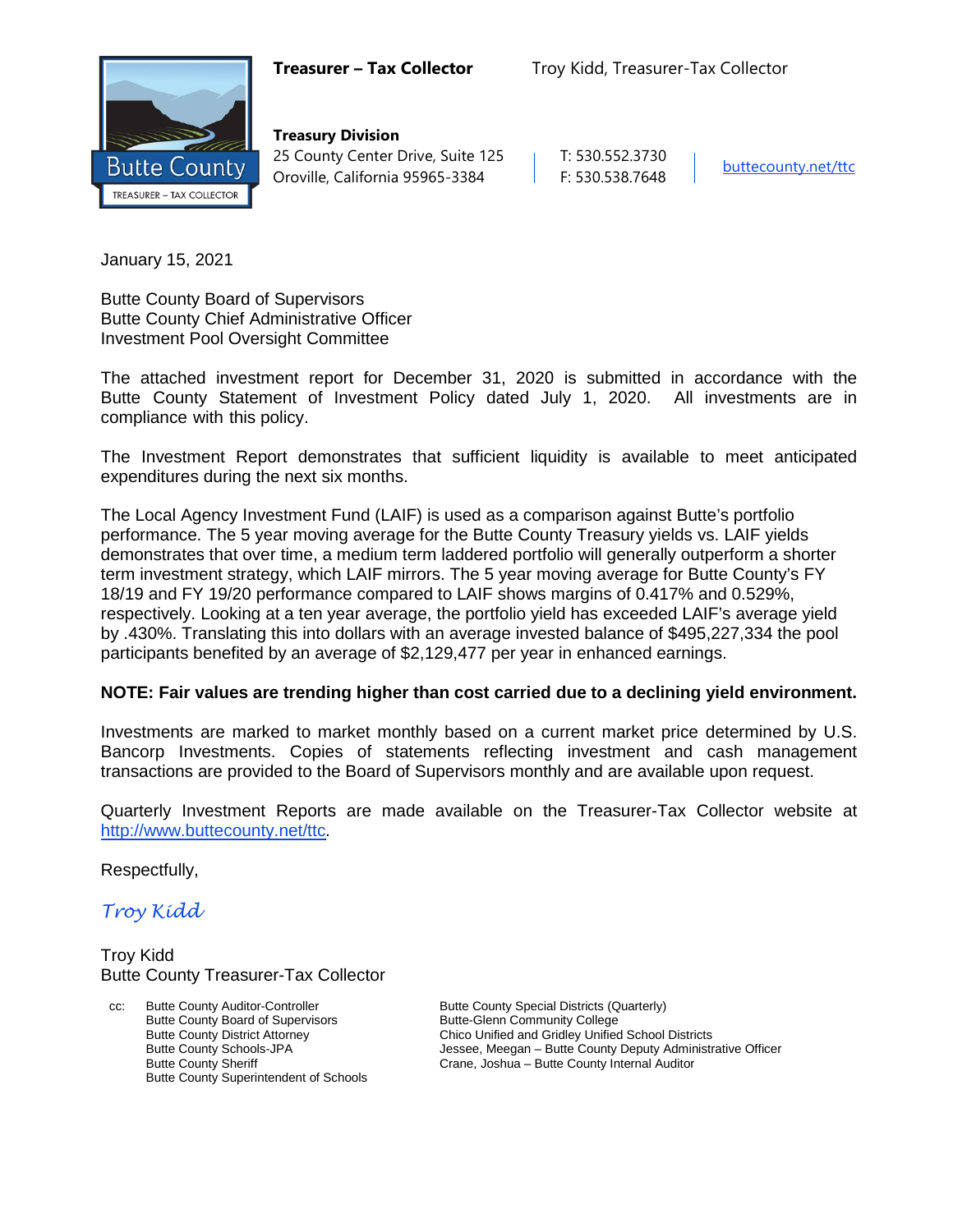

#### **BUTTE COUNTY Treasurer's Investment Report** December 31, 2020

### **Investment Policy Compliance**

The attached investment report is submitted in accordance with the Butte County Statement of Investment Policy dated July 1, 2020. All investments are in compliance with this policy.

Investments are marked to market monthly based on a current market price determined by U.S. Bancorp Investments. Sufficient liquidity is available to meet anticipated expenditures during the next six months.

| <b>Fund Name</b>           | <b>Face Amount/Shares</b> | <b>Market Value</b> | <b>Book Value</b> | % of Portfolio | YTM @ Cost | Days To Maturity |
|----------------------------|---------------------------|---------------------|-------------------|----------------|------------|------------------|
| <b>CAMP Short Term</b>     | 10,055.73                 | 10,055.73           | 10,055.73         | 0.00           | 0.12       |                  |
| CD Negotiable              | 8,747,000.00              | 8,756,716.75        | 8,746,015.51      | 0.85           | 2.25       | 584              |
| Corporate - Supranationals | 50,150,000.00             | 51,557,780.00       | 50,146,217.58     | 4.87           | 2.13       | 601              |
| <b>Corporate Notes</b>     | 57,347,000.00             | 60,578,985.60       | 58, 194, 467. 33  | 5.65           | 2.04       | 1,084            |
| LAIF                       | 399,717,318.90            | 399,717,318.90      | 399,717,318.90    | 38.80          | 0.54       |                  |
| LAIF / School Bonds        | 62, 195, 166.59           | 62,195,166.59       | 62,195,166.59     | 6.04           | 0.54       |                  |
| <b>Municipal Bonds</b>     | 155,605,000.00            | 161,627,143.75      | 158,674,447.03    | 15.40          | 1.28       | 1,108            |
| <b>Operating Accounts</b>  | 28,677,255.32             | 28,677,255.32       | 28,677,255.32     | 2.78           | 0.00       |                  |
| US Agency                  | 218,545,000.00            | 222,132,471.11      | 219,007,127.80    | 21.26          | 1.02       | 1,170            |
| US Treasury                | 45,000,000.00             | 46,322,070.00       | 44,881,935.51     | 4.36           | 2.05       | 598              |
| <b>Total / Average</b>     | 1,025,993,796.54          | 1,041,574,963.75    | 1,030,250,007.30  | 100.00         | 0.98       | 541              |

### *Troy Kidd*

Troy Kidd, Treasurer - Tax Collector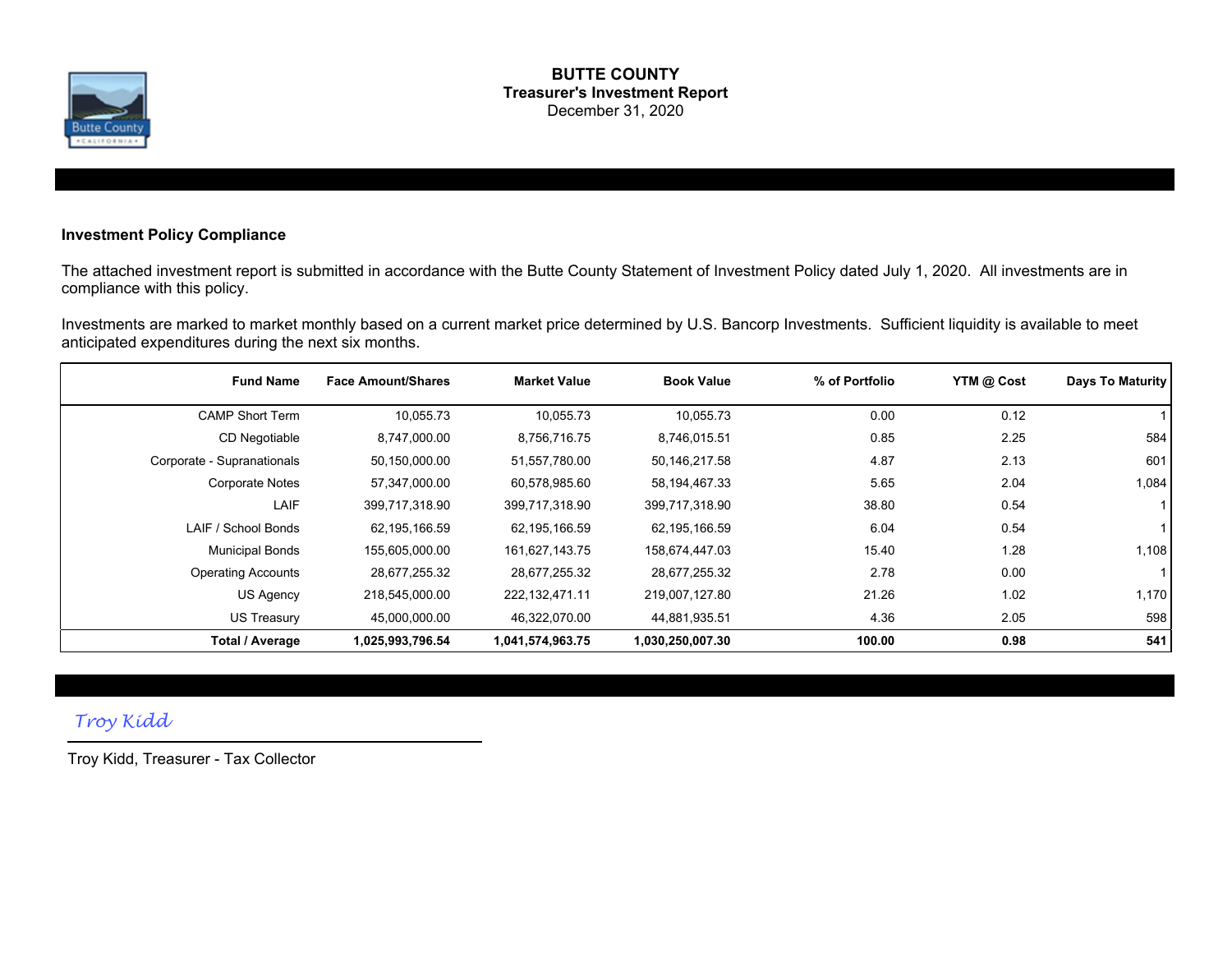

## **School Bond Proceeds School Bond Proceeds School Bond Proceeds Portfolio Holdings by Portfolio Name Butte County**

| <b>Description</b>                                  | Face Amount / | <b>Settlement Date</b> | <b>Cost Value</b> | <b>Market Price</b> | <b>Market Value</b>     | % Portfolio     | <b>Credit Rating</b> | <b>Days To Call/Maturity</b> |
|-----------------------------------------------------|---------------|------------------------|-------------------|---------------------|-------------------------|-----------------|----------------------|------------------------------|
| <b>CUSIP</b>                                        | <b>Shares</b> | YTM @ Cost             | <b>Book Value</b> | YTM @ Market        | <b>Accrued Interest</b> | Unre. Gain/Loss | <b>Credit Rating</b> | <b>Duration To Maturity</b>  |
| USD Butte - Glenn 2016A GO Bond                     |               |                        |                   |                     |                         |                 |                      |                              |
| LAIF 4001 Butte CC LGIP                             |               | 4/6/2017               | 1,934,700.15      | 100.00              | 1,934,700.15            | 3.11%           | N <sub>R</sub>       | $\mathbf{1}$                 |
| <b>LAIF4001</b>                                     | 1,934,700.15  | 0.54                   | 1,934,700.15      | 0.54                |                         | 0.00            | <b>NR</b>            | 0                            |
|                                                     |               |                        | 1,934,700.15      |                     | 1,934,700.15            | 3.11%           |                      | $\mathbf{1}$                 |
| Sub Total USD Butte - Glenn 2016A GO<br><b>Bond</b> | 1,934,700.15  | 0.54                   | 1,934,700.15      | 0.54                |                         | 0.00            |                      | 0                            |
| USD Butte-Glenn 2016B Go Bond                       |               |                        |                   |                     |                         |                 |                      |                              |
| LAIF 4001 Butte CC LGIP                             |               | 8/12/2019              | 40,917,799.49     | 100.00              | 40,917,799.49           | 65.79%          | <b>NR</b>            | $\mathbf{1}$                 |
| <b>LAIF4001</b>                                     | 40,917,799.49 | 0.54                   | 40,917,799.49     | 0.54                |                         | 0.00            | <b>NR</b>            | 0                            |
|                                                     |               |                        | 40,917,799.49     |                     | 40,917,799.49           | 65.79%          |                      | 1                            |
| Sub Total USD Butte-Glenn 2016B Go<br><b>Bond</b>   | 40,917,799.49 | 0.54                   | 40,917,799.49     | 0.54                |                         | 0.00            |                      | 0                            |
| USD Chico 2012A GO Bond                             |               |                        |                   |                     |                         |                 |                      |                              |
| LAIF 4006 Chico USD LGIP                            |               | 5/30/2013              | 402,188.73        | 100.00              | 402,188.73              | 0.65%           | <b>NR</b>            | $\mathbf{1}$                 |
| <b>LAIF4006</b>                                     | 402,188.73    | 0.54                   | 402,188.73        | 0.54                |                         | 0.00            | <b>NR</b>            | $\pmb{0}$                    |
|                                                     |               |                        | 402,188.73        |                     | 402,188.73              | 0.65%           |                      | $\mathbf{1}$                 |
| Sub Total USD Chico 2012A GO Bond                   | 402,188.73    | 0.54                   | 402,188.73        | 0.54                |                         | 0.00            |                      | $\mathbf 0$                  |
| USD Chico 2016B Go Bond                             |               |                        |                   |                     |                         |                 |                      |                              |
| LAIF 4006 Chico USD LGIP                            |               | 7/25/2019              | 13,543,046.51     | 100.00              | 13,543,046.51           | 21.78%          | <b>NR</b>            | $\mathbf{1}$                 |
| <b>LAIF4006</b>                                     | 13,543,046.51 | 0.54                   | 13,543,046.51     | 0.54                |                         | 0.00            | <b>NR</b>            | 0                            |
|                                                     |               |                        | 13,543,046.51     |                     | 13,543,046.51           | 21.78%          |                      | 1                            |
| Sub Total USD Chico 2016B Go Bond                   | 13,543,046.51 | 0.54                   | 13,543,046.51     | 0.54                |                         | 0.00            |                      | 0                            |
| USD Durham 2019 A Bond                              |               |                        |                   |                     |                         |                 |                      |                              |
| LAIF 4007 Butte Office of Education LGIP            |               | 6/13/2019              | 2,528,599.35      | 100.00              | 2,528,599.35            | 4.07%           | <b>NR</b>            | $\mathbf{1}$                 |
| <b>LAIF4007</b>                                     | 2,528,599.35  | 0.54                   | 2,528,599.35      | 0.54                |                         | 0.00            | <b>NR</b>            | $\pmb{0}$                    |
|                                                     |               |                        | 2,528,599.35      |                     | 2,528,599.35            | 4.07%           |                      | 1                            |
| Sub Total USD Durham 2019 A Bond                    | 2,528,599.35  | 0.54                   | 2,528,599.35      | 0.54                |                         | 0.00            |                      | 0                            |
| <b>USD Thermalito 2018A Bond</b>                    |               |                        |                   |                     |                         |                 |                      |                              |
| LAIF 4007 Butte Office of Education LGIP            |               | 2/26/2019              | 1,003,832.36      | 100.00              | 1,003,832.36            | 1.61%           | <b>NR</b>            | $\mathbf{1}$                 |
| <b>LAIF4007</b>                                     | 1,003,832.36  | 0.54                   | 1,003,832.36      | 0.54                |                         | 0.00            | <b>NR</b>            | $\pmb{0}$                    |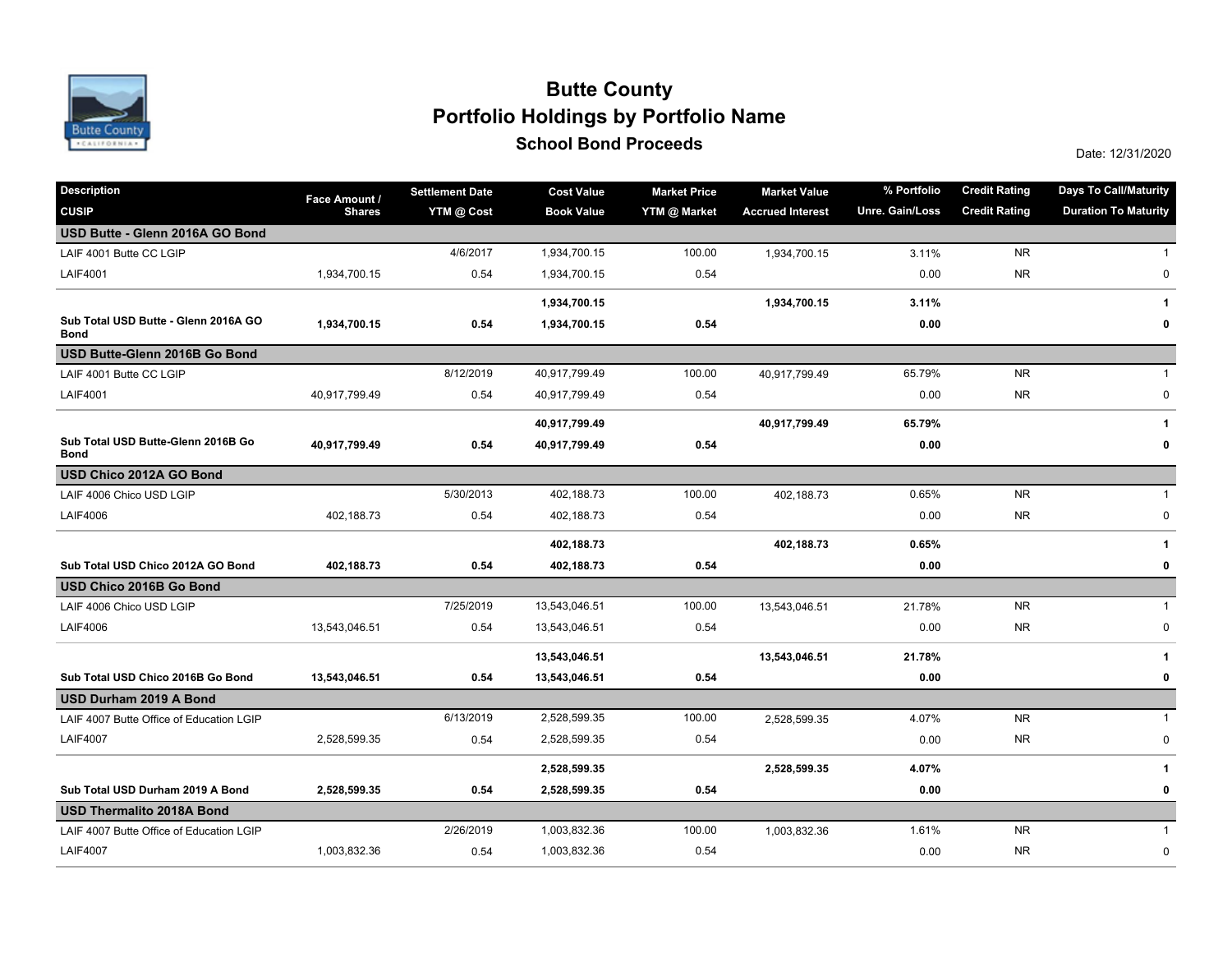

## **School Bond Proceeds School Bond Proceeds School Bond Proceeds Portfolio Holdings by Portfolio Name Butte County**

| <b>Description</b>                       | Face Amount / | <b>Settlement Date</b> | <b>Cost Value</b> | <b>Market Price</b> | <b>Market Value</b>     | % Portfolio            | <b>Credit Rating</b> | Days To Call/Maturity       |  |
|------------------------------------------|---------------|------------------------|-------------------|---------------------|-------------------------|------------------------|----------------------|-----------------------------|--|
| <b>CUSIP</b>                             | <b>Shares</b> | YTM @ Cost             | <b>Book Value</b> | YTM @ Market        | <b>Accrued Interest</b> | <b>Unre. Gain/Loss</b> | <b>Credit Rating</b> | <b>Duration To Maturity</b> |  |
|                                          |               |                        | 1,003,832.36      |                     | 1,003,832.36            | 1.61%                  |                      |                             |  |
| Sub Total USD Thermalito 2018A Bond      | 1,003,832.36  | 0.54                   | 1,003,832.36      | 0.54                |                         | 0.00                   |                      | $\mathbf 0$                 |  |
| <b>USD Thermalito 2018B Bond</b>         |               |                        |                   |                     |                         |                        |                      |                             |  |
| LAIF 4007 Butte Office of Education LGIP |               | 11/3/2020              | 1,865,000.00      | 100.00              | 1,865,000.00            | 3%                     | <b>NR</b>            |                             |  |
| <b>LAIF4007</b>                          | 1,865,000.00  | 0.54                   | 1,865,000.00      | 0.54                |                         | 0.00                   | <b>NR</b>            | 0                           |  |
|                                          |               |                        | 1,865,000.00      |                     | 1,865,000.00            | 3%                     |                      |                             |  |
| Sub Total USD Thermalito 2018B Bond      | 1,865,000.00  | 0.54                   | 1,865,000.00      | 0.54                |                         | 0.00                   |                      | 0                           |  |
|                                          |               |                        | 62,195,166.59     |                     | 62,195,166.59           | 100.00%                |                      |                             |  |
| <b>TOTAL PORTFOLIO</b>                   | 62,195,166.59 | 0.54                   | 62,195,166.59     | 0.54                |                         | 0.00                   |                      | 0                           |  |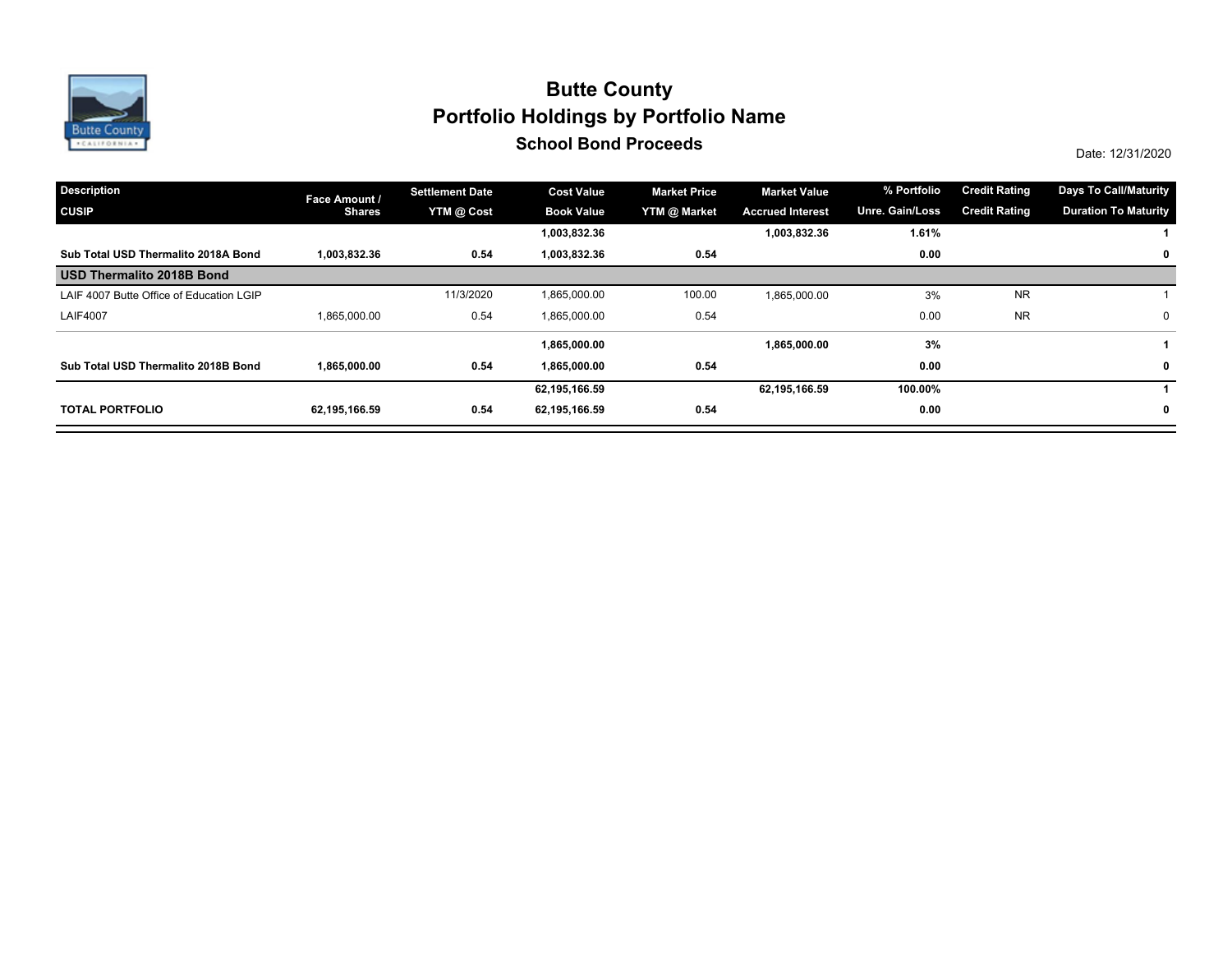

# Actively Managed Portfolio **Actively Managed Portfolio Begin Date: 12/31/2019, End Date: 12/31/2020 Distribution by Main Fund - Market Value Butte County**

| <b>Main Fund Allocation</b>         |                                                                                                                                                                            |                              |                                     |                                                                                                                                                                            |  |  |  |  |  |
|-------------------------------------|----------------------------------------------------------------------------------------------------------------------------------------------------------------------------|------------------------------|-------------------------------------|----------------------------------------------------------------------------------------------------------------------------------------------------------------------------|--|--|--|--|--|
| <b>Main Fund</b>                    | <b>Market Value</b><br>12/31/2019                                                                                                                                          | % of Portfolio<br>12/31/2019 | <b>Market Value</b><br>12/31/2020   | % of Portfolio<br>12/31/2020                                                                                                                                               |  |  |  |  |  |
| <b>CAMP Short Term</b>              | 10,315,968.92                                                                                                                                                              | 1.68                         | 10,055.73                           | 0.00                                                                                                                                                                       |  |  |  |  |  |
| CD Negotiable                       | 11,503,792.48                                                                                                                                                              | 1.88                         | 8,756,716.75                        | 0.92                                                                                                                                                                       |  |  |  |  |  |
| Corporate - Supranationals          | 60,742,988.70                                                                                                                                                              | 9.92                         | 51,557,780.00                       | 5.42                                                                                                                                                                       |  |  |  |  |  |
| <b>Corporate Notes</b>              | 44,522,797.00                                                                                                                                                              | 7.27                         | 60,578,985.60                       | 6.37                                                                                                                                                                       |  |  |  |  |  |
| LAIF                                | 217,364,378.50                                                                                                                                                             | 35.48                        | 399,717,318.90                      | 42.04                                                                                                                                                                      |  |  |  |  |  |
| <b>Municipal Bonds</b>              | 57,574,209.45                                                                                                                                                              | 9.40                         | 161,627,143.75                      | 17.00                                                                                                                                                                      |  |  |  |  |  |
| US Agency                           | 151,224,094.60                                                                                                                                                             | 24.69                        | 222,132,471.11                      | 23.37                                                                                                                                                                      |  |  |  |  |  |
| <b>US Treasury</b>                  | 59,306,972.00                                                                                                                                                              | 9.68                         | 46,322,070.00                       | 4.87                                                                                                                                                                       |  |  |  |  |  |
| <b>Total / Average</b>              | 612,555,201.65                                                                                                                                                             | 100.00                       | 950,702,541.84                      | 100.00                                                                                                                                                                     |  |  |  |  |  |
| Portfolio Holdings as of 12/31/2019 |                                                                                                                                                                            |                              | Portfolio Holdings as of 12/31/2020 |                                                                                                                                                                            |  |  |  |  |  |
|                                     | 1.68%-CAMP ShortTer<br>1.88%-CD Negotiable<br>9.92%-Corporate - Su<br>7.27%-Corporate Note<br>35.48%-LAIF<br>9.4%-Municipal Bonds<br>24.69%-US Agency<br>9.68%-US Treasury |                              |                                     | 0 0%-CAMP Short Term<br>0.92%-CD Negotiable<br>5.42%-Corporate - Su<br>6.37%-Corporate Note<br>42.04%-LAIF<br>17%-Municipal Bonds<br>23.37%-US Agency<br>4.87%-US Treasury |  |  |  |  |  |

Market Value Source: US Bank Safekeeping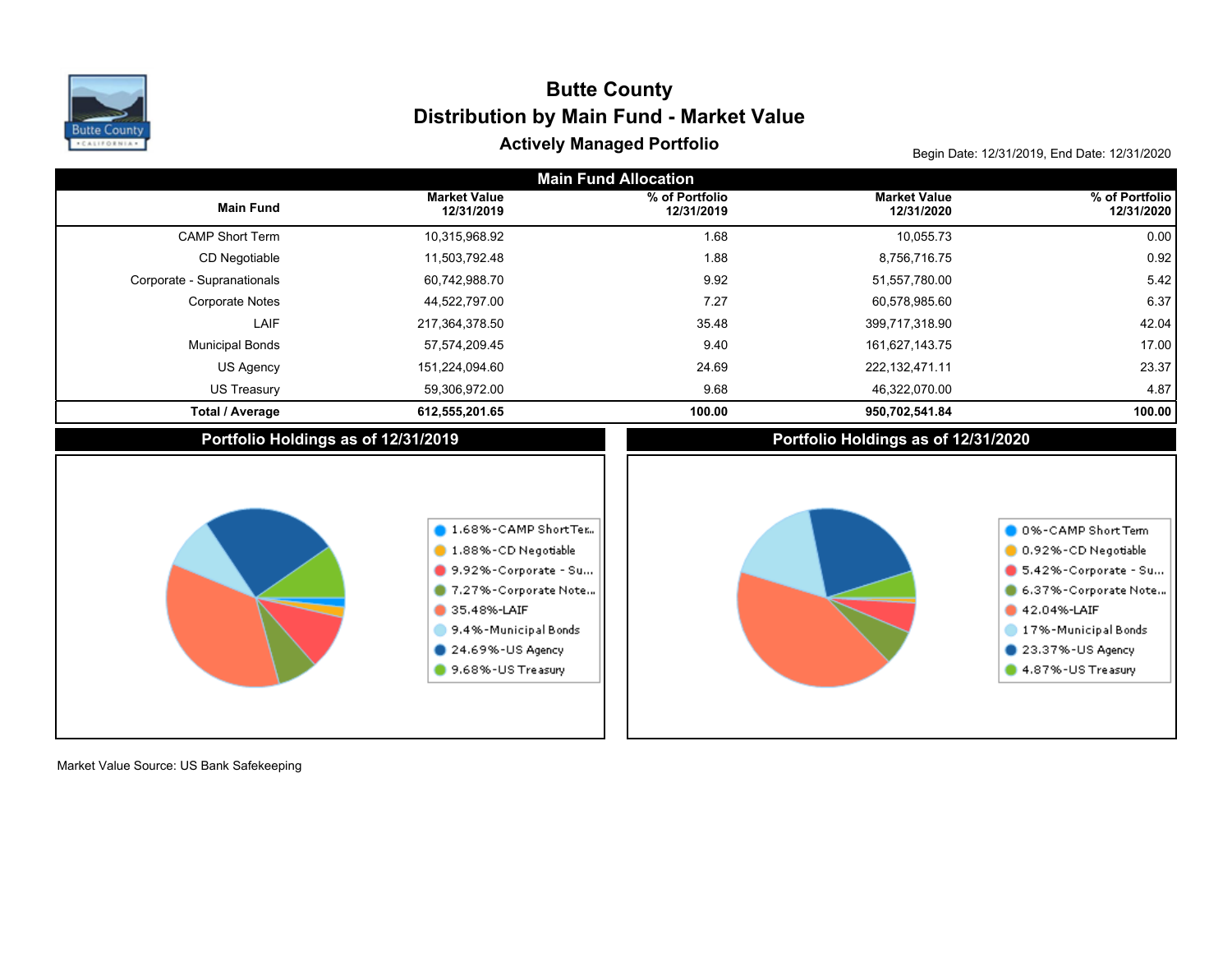

# Actively Managed Portfolio **Actively Managed Portfolio Begin Date: 12/31/2019, End Date: 12/31/2020 Distribution by Maturity Range - Market Value Butte County**

| <b>Maturity Range Allocation</b> |                                                                                                                                                                                  |                              |                                     |                                                                                                                                                                 |  |  |  |  |  |
|----------------------------------|----------------------------------------------------------------------------------------------------------------------------------------------------------------------------------|------------------------------|-------------------------------------|-----------------------------------------------------------------------------------------------------------------------------------------------------------------|--|--|--|--|--|
| <b>Maturity Range</b>            | <b>Market Value</b><br>12/31/2019                                                                                                                                                | % of Portfolio<br>12/31/2019 | <b>Market Value</b><br>12/31/2020   | % of Portfolio<br>12/31/2020                                                                                                                                    |  |  |  |  |  |
| 0-1 Month                        | 228,180,512.31                                                                                                                                                                   | 37.25                        | 399,977,374.63                      | 42.07                                                                                                                                                           |  |  |  |  |  |
| 1-3 Months                       | 2,821,400.07                                                                                                                                                                     | 0.46                         | 10,274,555.00                       | 1.08                                                                                                                                                            |  |  |  |  |  |
| 3-6 Months                       | 32,698,746.08                                                                                                                                                                    | 5.34                         | 20,823,320.00                       | 2.19                                                                                                                                                            |  |  |  |  |  |
| 6-9 Months                       | 14,208,667.50                                                                                                                                                                    | 2.32                         | 27,771,942.35                       | 2.92                                                                                                                                                            |  |  |  |  |  |
| 9-12 Months                      | 15,504,015.54                                                                                                                                                                    | 2.53                         | 5,546,485.00                        | 0.58                                                                                                                                                            |  |  |  |  |  |
| 1-2 Years                        | 73,504,235.95                                                                                                                                                                    | 12.00                        | 89,951,629.00                       | 9.46                                                                                                                                                            |  |  |  |  |  |
| 2-3 Years                        | 66,598,808.85                                                                                                                                                                    | 10.87                        | 115,752,733.35                      | 12.18                                                                                                                                                           |  |  |  |  |  |
| 3-4 Years                        | 74,853,482.35                                                                                                                                                                    | 12.22                        | 134,871,816.01                      | 14.19                                                                                                                                                           |  |  |  |  |  |
| 4-5 Years                        | 104,185,333.00                                                                                                                                                                   | 17.01                        | 145,732,686.50                      | 15.33                                                                                                                                                           |  |  |  |  |  |
| <b>Total / Average</b>           | 612,555,201.65                                                                                                                                                                   | 100.00                       | 950,702,541.84                      | 100.00                                                                                                                                                          |  |  |  |  |  |
|                                  | Portfolio Holdings as of 12/31/2019                                                                                                                                              |                              | Portfolio Holdings as of 12/31/2020 |                                                                                                                                                                 |  |  |  |  |  |
|                                  | $\bullet$ 37.25%-0-1 M<br>$0.46\% - 1 - 3$ M<br>$$5.34\% - 3 - 6$ M<br>2.32%-6-9 M<br>$2.53\% - 9 - 12M$<br>$012% - 1 - 2V$<br>10.87%-2-3Y<br>12.22%-3-4 Y<br>$17.01\% - 4 - 5V$ |                              |                                     | 42.07%-0-1 M<br>$1.08\% - 1 - 3$ M<br>$2.19% - 3 - 6M$<br>$2.92\% - 6 - 9M$<br>0.58%-9-12M<br>9.46%-1-2 Y<br>$12.18\% - 2 - 3$ Y<br>14.19%-3-4 Y<br>15.33%-4-5Y |  |  |  |  |  |

Market Value Source: US Bank Safekeeping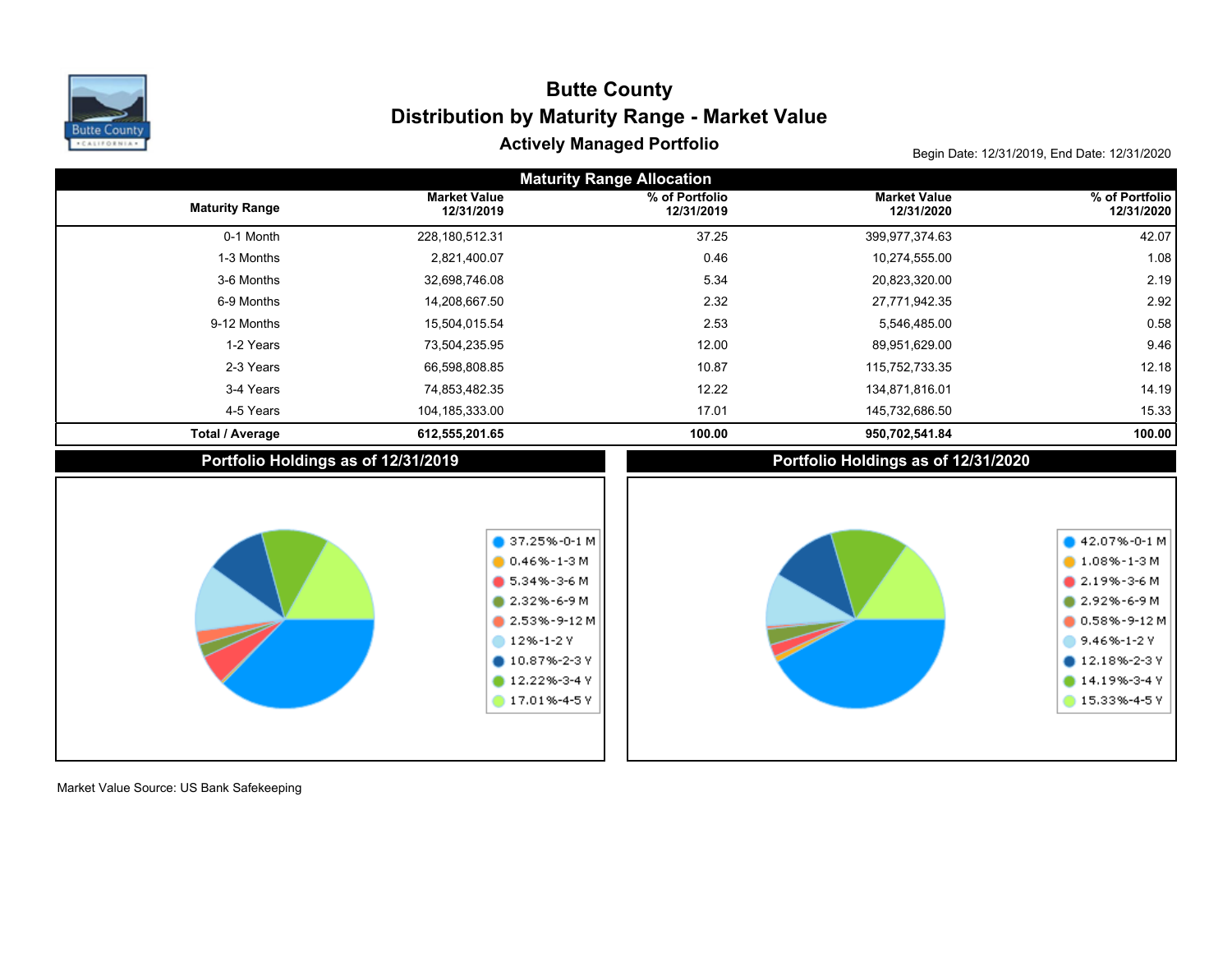

#### **BUTTE COUNTY Treasurer's Investment Report Fixed Portfolio Holdings Detail December 31, 2020**

| <b>CUSIP/Ticker</b><br><b>CD Negotiable</b> | <b>Description</b>                         |            |                     |            |            |       | Credit Rating 1 Credit Rating 2 Settlement Date Maturity Date YTM @ Cost Face Amount/Shares | <b>Market Value</b> | <b>Book Value</b> |
|---------------------------------------------|--------------------------------------------|------------|---------------------|------------|------------|-------|---------------------------------------------------------------------------------------------|---------------------|-------------------|
| 29266NX93                                   | Enerbank USA UT 1.85 1/28/2021             | <b>NR</b>  | <b>FDIC Insured</b> | 01/28/2016 | 01/28/2021 | 1.903 | 250,000.00                                                                                  | 250.000.00          | 249.937.06        |
| 89677DET9                                   | Tristate Capital Bank PA 2.35 2/1/2021     | <b>NR</b>  | <b>FDIC Insured</b> | 01/31/2018 | 02/01/2021 | 2.350 | 250,000.00                                                                                  | 250,000.00          | 250,000.00        |
| 02007GCP6                                   | Ally Bank UT 2.85 5/10/2021                | <b>NR</b>  | <b>FDIC Insured</b> | 05/10/2018 | 05/10/2021 | 2.850 | 250,000.00                                                                                  | 250,000.00          | 250,000.00        |
| 128829AC2                                   | Caldwell Bank & Trust LA 1.4 5/13/2021     | <b>NR</b>  | <b>FDIC Insured</b> | 05/13/2016 | 05/13/2021 | 1.400 | 250,000.00                                                                                  | 250,000.00          | 250,000.00        |
| 27113PBE0                                   | East Boston Savings Bank MA 1.5 5/23/2021  | <b>NR</b>  | <b>FDIC Insured</b> | 06/23/2016 | 05/23/2021 | 1.500 | 250,000.00                                                                                  | 250,000.00          | 250,000.00        |
| 58403B4S2                                   | Medallion Bank UT 1.4 7/25/2021            | <b>NR</b>  | FDIC Insured        | 07/28/2016 | 07/25/2021 | 1.400 | 250,000.00                                                                                  | 250,000.00          | 250,000.00        |
| 88413QBN7                                   | Third Federal Savings OH 2 7/28/2021       | <b>NR</b>  | FDIC Insured        | 07/28/2017 | 07/28/2021 | 2.000 | 250,000.00                                                                                  | 250,000.00          | 250,000.00        |
| 95960NJN8                                   | Western State Bank ND 1.4 7/29/2021        | <b>NR</b>  | <b>FDIC Insured</b> | 07/29/2016 | 07/29/2021 | 1.400 | 250,000.00                                                                                  | 250,000.00          | 250,000.00        |
| 74267GVM6                                   | Private Bank & Trust IL 1.5 8/30/2021      | <b>NR</b>  | <b>FDIC Insured</b> | 08/30/2016 | 08/30/2021 | 1.500 | 250,000.00                                                                                  | 252,569.25          | 250,000.00        |
| 08173QBR6                                   | Beneficial Mutual Savings PA 1.5 9/13/2021 | <b>NR</b>  | <b>FDIC Insured</b> | 09/16/2016 | 09/13/2021 | 1.500 | 250,000.00                                                                                  | 248,250.00          | 250,000.00        |
| 87165FNC4                                   | Synchrony Bank UT 1.7 10/21/2021           | <b>NR</b>  | FDIC Insured        | 10/21/2016 | 10/21/2021 | 1.700 | 250,000.00                                                                                  | 250,000.00          | 250,000.00        |
| 084601GS6                                   | Berkshire Bank MA 2.2 12/30/2021           | <b>NR</b>  | <b>FDIC Insured</b> | 12/30/2016 | 12/30/2021 | 2.200 | 250,000.00                                                                                  | 250,000.00          | 250,000.00        |
| 940727AH3                                   | Washington First Bank MD 2.05 2/23/2022    | <b>NR</b>  | <b>FDIC Insured</b> | 02/23/2017 | 02/23/2022 | 2.050 | 250,000.00                                                                                  | 250,000.00          | 250,000.00        |
| 25665QAV7                                   | Dollar Bank PA 2.05 3/8/2022               | <b>NR</b>  | <b>FDIC Insured</b> | 03/08/2017 | 03/08/2022 | 2.050 | 250,000.00                                                                                  | 250.000.00          | 250,000.00        |
| 98878BQS0                                   | ZBNA UT 2 4/1/2022                         | <b>NR</b>  | <b>FDIC Insured</b> | 04/03/2017 | 04/01/2022 | 2.102 | 250,000.00                                                                                  | 250,000.00          | 249,640.13        |
| 58740XZB9                                   | Mercantile Bank MI 2.1 5/10/2022           | <b>NR</b>  | <b>FDIC Insured</b> | 05/10/2017 | 05/10/2022 | 2.100 | 250,000.00                                                                                  | 250,000.00          | 250,000.00        |
| 92834CCD2                                   | Visionbank IA 2.15 5/31/2022               | <b>NR</b>  | <b>FDIC Insured</b> | 11/28/2017 | 05/31/2022 | 2.150 | 250,000.00                                                                                  | 250,000.00          | 250,000.00        |
| 33847E2K2                                   | Flagstar Bank FSB 2.45 6/13/2022           | <b>NR</b>  | <b>FDIC Insured</b> | 06/12/2019 | 06/13/2022 | 2.450 | 250,000.00                                                                                  | 258,897.50          | 250,000.00        |
| 06740KKD8                                   | Barclays Bank DE 2.2 7/12/2022             | <b>NR</b>  | <b>FDIC Insured</b> | 07/12/2017 | 07/12/2022 | 2.200 | 250,000.00                                                                                  | 250,000.00          | 250,000.00        |
| 87270LAJ2                                   | TIAA First Savings Bank FL 2.2 8/16/2022   | <b>NR</b>  | FDIC Insured        | 08/16/2017 | 08/16/2022 | 2.200 | 250,000.00                                                                                  | 250,000.00          | 250,000.00        |
| 319141HG5                                   | First Bank IL 2.2 8/16/2022                | <b>NR</b>  | <b>FDIC Insured</b> | 08/16/2017 | 08/16/2022 | 2.200 | 250,000.00                                                                                  | 250,000.00          | 250,000.00        |
| 33610RRF2                                   | First Premier Bank SD 2 9/15/2022          | <b>NR</b>  | <b>FDIC Insured</b> | 09/15/2017 | 09/15/2022 | 2.000 | 250,000.00                                                                                  | 250,000.00          | 250,000.00        |
| 66612ABX5                                   | Northfield Bank NY 2.15 10/25/2022         | <b>NR</b>  | <b>FDIC Insured</b> | 10/25/2017 | 10/25/2022 | 2.203 | 250,000.00                                                                                  | 250,000.00          | 249,750.14        |
| 58733AET2                                   | Mercantil Commerce Bank 2.65 12/29/2022    | <b>NR</b>  | <b>FDIC Insured</b> | 12/29/2017 | 12/29/2022 | 2.650 | 250,000.00                                                                                  | 250,000.00          | 250,000.00        |
| 61747MF63                                   | Morgan Stanley Bank UT 2.65 1/11/2023      | <b>NR</b>  | <b>FDIC Insured</b> | 01/11/2018 | 01/11/2023 | 2.650 | 250,000.00                                                                                  | 250,000.00          | 250,000.00        |
| 080515CM9                                   | Belmont Springs MA 2.8 3/14/2023           | <b>NR</b>  | <b>FDIC Insured</b> | 03/14/2018 | 03/14/2023 | 2.854 | 250,000.00                                                                                  | 250,000.00          | 249,688.18        |
| 17312QJ26                                   | Citibank National SD 2.9 4/11/2023         | <b>NR</b>  | <b>FDIC Insured</b> | 04/11/2018 | 04/11/2023 | 2.900 | 250,000.00                                                                                  | 250,000.00          | 250,000.00        |
| 50116CCA5                                   | Kansas State Bank KS 3.25 7/27/2023        | <b>NR</b>  | <b>FDIC Insured</b> | 07/27/2018 | 07/27/2023 | 3.250 | 250,000.00                                                                                  | 250,000.00          | 250,000.00        |
| 38148PW94                                   | Goldman Sachs 3.35 9/26/2023               | <b>NR</b>  | <b>FDIC Insured</b> | 09/26/2018 | 09/26/2023 | 3.350 | 250,000.00                                                                                  | 250,000.00          | 250,000.00        |
| 635573AK4                                   | National Cooperative Bank 3.45 10/30/2023  | <b>NR</b>  | <b>FDIC Insured</b> | 10/30/2018 | 10/30/2023 | 3.450 | 250,000.00                                                                                  | 250,000.00          | 250,000.00        |
| 61760AUJ6                                   | Morgan Stanley Bank NY 3.15 1/17/2024      | <b>NR</b>  | <b>FDIC Insured</b> | 01/17/2019 | 01/17/2024 | 3.150 | 250,000.00                                                                                  | 250,000.00          | 250,000.00        |
| 7954502D6                                   | Sallie Mae 2.75 4/10/2024                  | <b>NR</b>  | FDIC Insured        | 04/10/2019 | 04/10/2024 | 2.750 | 250,000.00                                                                                  | 250,000.00          | 250,000.00        |
| 29367RKT2                                   | Enterprise Bank/PA 2.6 5/16/2024           | <b>NR</b>  | <b>FDIC Insured</b> | 05/16/2019 | 05/16/2024 | 2.600 | 250,000.00                                                                                  | 250,000.00          | 250,000.00        |
| 75472RAE1                                   | Raymond James2 8/23/2024                   | <b>NR</b>  | <b>FDIC Insured</b> | 08/23/2019 | 08/23/2024 | 2.000 | 250,000.00                                                                                  | 250,000.00          | 250,000.00        |
| 46256YBC2                                   | lowa State Bank 1.8 10/16/2024             | <b>NR</b>  | FDIC Insured        | 10/16/2019 | 10/16/2024 | 1.800 | 247,000.00                                                                                  | 247,000.00          | 247,000.00        |
| <b>Corporate - Supranationals</b>           | <b>CD Negotiable</b>                       |            |                     |            |            | 2.252 | 8,747,000.00                                                                                | 8,756,716.75        | 8,746,015.51      |
| 4581X0CS5                                   | IADB Supranational 1.875 3/15/2021         | Moodys-Aaa | S&P-AAA             | 11/15/2016 | 03/15/2021 | 1.574 | 5,000,000.00                                                                                | 5,016,105.00        | 5,007,240.38      |
| 459058FH1                                   | IADB Supranational 1.376 5/24/2021         | Moodys-Aaa | S&P-AAA             | 06/13/2016 | 05/24/2021 | 1.413 | 5,000,000.00                                                                                | 5.022.500.00        | 4.999.105.56      |
| 459058GH0                                   | IADB Supranational2.75 7/23/2021           | Moodys-Aaa | S&P-AAA             | 07/25/2018 | 07/23/2021 | 2.832 | 5,000,000.00                                                                                | 5,071,770.00        | 4,996,092.76      |
| 459058FP3                                   | IADB Supranational 1.376 9/20/2021         | Moodys-Aaa | S&P-AAA             | 05/19/2017 | 09/20/2021 | 1.900 | 5,150,000.00                                                                                | 5,193,775.00        | 5,124,203.15      |
| 459058FY4                                   | IADB Supranational 2 1/26/2022             | Moodys-Aaa | S&P-AAA             | 03/10/2017 | 01/26/2022 | 2.165 | 5,000,000.00                                                                                | 5,096,040.00        | 4,988,298.98      |
| 4581X0CZ9                                   | IADB Supranational 1.75 9/14/2022          | Moodys-Aaa | S&P-AAA             | 09/14/2017 | 09/14/2022 | 1.803 | 5,000,000.00                                                                                | 5,133,335.00        | 4,995,000.00      |
| 4581X0DA3                                   | IADB Supranational 2.5 1/18/2023           | Moodys-Aaa | S&P-AAA             | 04/06/2018 | 01/18/2023 | 2.749 | 5,000,000.00                                                                                | 5,232,850.00        | 4,970,966.90      |
| 459058GL1                                   | IADB Supranational 3 9/27/2023             | Moodys-Aaa | S&P-AAA             | 01/17/2019 | 09/27/2023 | 2.635 | 5,000,000.00                                                                                | 5,372,420.00        | 5,051,124.26      |
| 459058GQ0                                   | IBRD 2.5 3/19/2024                         | Moodys-Aaa | S&P-AAA             | 04/05/2019 | 03/19/2024 | 2.413 | 5,000,000.00                                                                                | 5,355,085.00        | 5,014,185.59      |
| 45905U4N1                                   | IBRD 1.77 10/28/2024-21                    | Moodys-Aaa | S&P-AAA             | 10/28/2019 | 10/28/2024 | 1.770 | 5,000,000.00                                                                                | 5,063,900.00        | 5,000,000.00      |
|                                             | <b>Corporate - Supranationals</b>          |            |                     |            |            | 2.132 | 50,150,000.00                                                                               | 51,557,780.00       | 50,146,217.58     |
| <b>Corporate Notes</b>                      |                                            |            |                     |            |            |       |                                                                                             |                     |                   |
| 594918BP8                                   | Microsoft Corp 1.55 8/8/2021               | Moodys-Aaa | S&P-AAA             | 08/19/2016 | 08/08/2021 | 1.541 | 5,000,000.00                                                                                | 5,034,555.00        | 5,000,432.64      |
| 90331HPJ6                                   | US Bank 1.8 1/21/2022-21                   | Moodys-A1  | S&P-AA-             | 05/01/2020 | 01/21/2022 | 0.963 | 1,000,000.00                                                                                | 1,015,353.00        | 1,012,411.29      |
| 084670BR8                                   | Berkshire Hathaway 2.75 3/15/2023-23       | Moodys-Aa2 | S&P-AA              | 03/20/2018 | 03/15/2023 | 3.101 | 1,000,000.00                                                                                | 1.050.123.00        | 991,922.56        |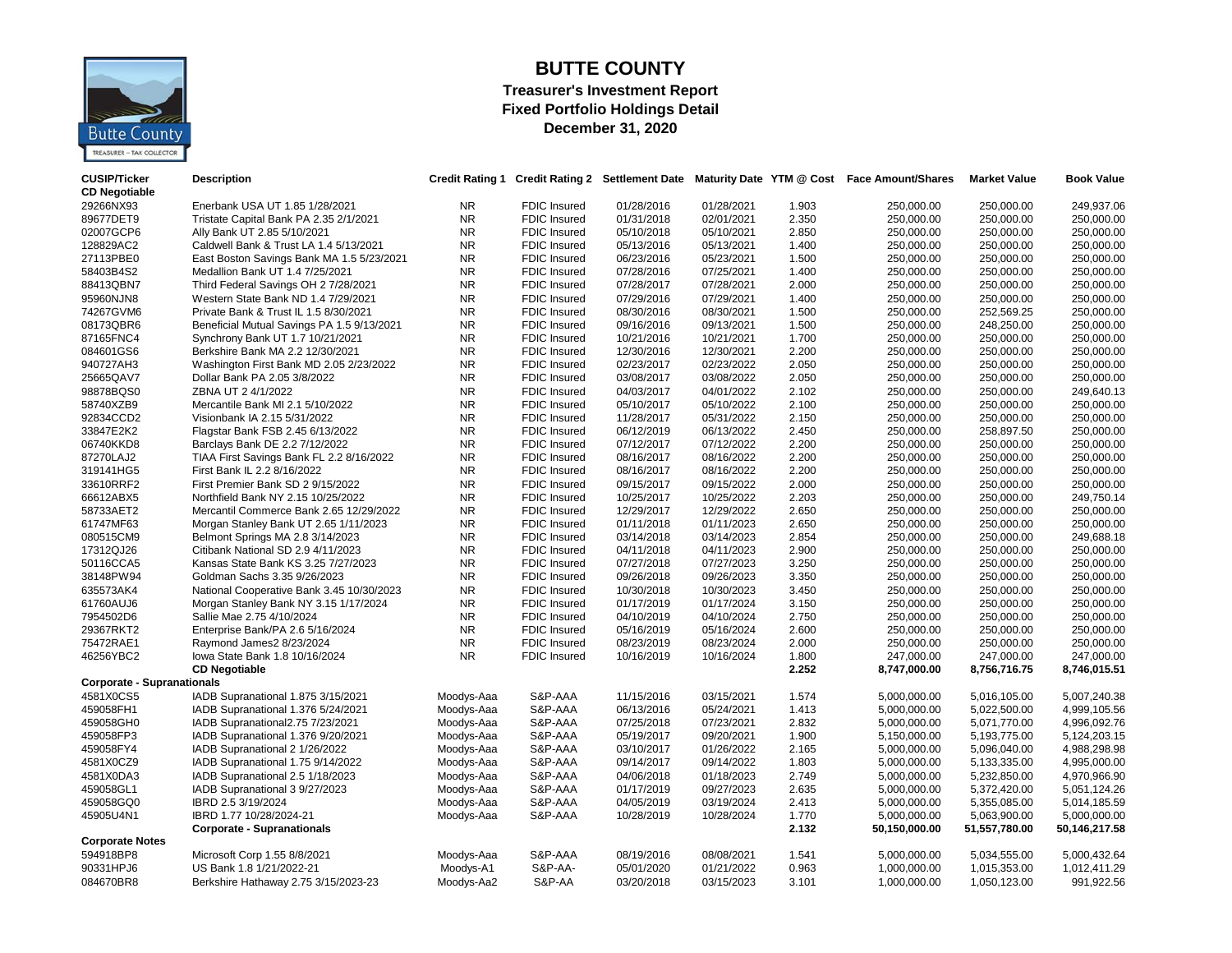| <b>CUSIP/Ticker</b>    | <b>Description</b>                                 |            |                    | Credit Rating 1 Credit Rating 2 Settlement Date Maturity Date YTM @ Cost |            |       | <b>Face Amount/Shares</b> | <b>Market Value</b> | <b>Book Value</b> |
|------------------------|----------------------------------------------------|------------|--------------------|--------------------------------------------------------------------------|------------|-------|---------------------------|---------------------|-------------------|
| 084670BR8              | Berkshire Hathaway 2.75 3/15/2023-23               | Moodys-Aa2 | S&P-AA             | 04/19/2018                                                               | 03/15/2023 | 3.123 | 1,000,000.00              | 1,050,123.00        | 991,397.51        |
| 037833AK6              | Apple Inc 2.4 5/3/2023                             | Moodys-Aa1 | S&P-AA+            | 05/07/2018                                                               | 05/03/2023 | 3.180 | 5,000,000.00              | 5,244,495.00        | 4,910,476.06      |
| 166764AH3              | Chevron 3.191 6/24/2023-23                         | Moodys-Aa2 | S&P-AA-            | 04/15/2019                                                               | 06/24/2023 | 2.605 | 5,000,000.00              | 5,317,620.00        | 5,068,886.68      |
| 594918BQ6              | Microsoft Corp 2 8/8/2023-23                       | Moodys-Aaa | S&P-AAA            | 01/18/2019                                                               | 08/08/2023 | 2.820 | 5,000,000.00              | 5,213,590.00        | 4,885,282.93      |
| 740816AJ2              | PRES & FELLOW OF HARVARD COLLEGE 2.3               | Moodys-Aaa | S&P-AAA            | 02/18/2020                                                               | 10/01/2023 | 1.660 | 2,847,000.00              | 2,989,543.60        | 2,899,811.30      |
| 037833CG3              | Apple Inc 3 2/9/2024                               | Moodys-Aa1 | S&P-AA+            | 02/27/2019                                                               | 02/09/2024 | 2.894 | 5,000,000.00              | 5,373,990.00        | 5,017,146.46      |
| 30231GAC6              | Exxon 3.176 3/15/2024-23                           | Moodys-Aaa | S&P-AA+            | 09/17/2019                                                               | 03/15/2024 | 2.051 | 2,500,000.00              | 2,696,700.00        | 2,593,565.51      |
| 931142DP5              | Walmart 3.3 4/22/2024-24                           | Moodys-Aa2 | S&P-AA             | 08/19/2019                                                               | 04/22/2024 | 1.943 | 2,000,000.00              | 2,176,500.00        | 2,090,333.69      |
| 037833CU2              | Apple Inc 2.85 5/11/2024-24                        | Moodys-Aa1 | <b>S&amp;P-AA+</b> | 05/29/2019                                                               | 05/11/2024 | 2.661 | 5,000,000.00              | 5,389,980.00        | 5,030,757.58      |
| 931142EL3              | Walmart 2.85 7/8/2024-24                           | Moodys-Aa2 | S&P-AA             | 08/19/2019                                                               | 07/08/2024 | 1.886 | 2,000,000.00              | 2,163,148.00        | 2,073,268.90      |
| 24422EVC0              | John Deere Capital 2.05 1/5/2025                   | Moodys-A2  | S&P-A              | 12/09/2020                                                               | 01/05/2025 | 0.585 | 5,000,000.00              | 5,300,220.00        | 5,294,290.00      |
| 037833DF4              | APPLE 2.75 1/13/2025-20                            | Moodys-Aa1 | S&P-AA+            | 02/03/2020                                                               | 01/13/2025 | 1.754 | 5,000,000.00              | 5,423,205.00        | 5,213,698.93      |
| 037833DT4              | Apple 1.125 5/11/2025-20                           | Moodys-Aa1 | S&P-AA+            | 08/21/2020                                                               | 05/11/2025 | 0.580 | 5,000,000.00              | 5,139,840.00        | 5,120,785.29      |
|                        | <b>Corporate Notes</b>                             |            |                    |                                                                          |            | 2.060 | 57,347,000.00             | 60,578,985.60       | 58,194,467.33     |
| <b>Municipal Bonds</b> |                                                    |            |                    |                                                                          |            |       |                           |                     |                   |
| 13063CP87              | California State 1.5 4/1/2021                      | Moodys-Aa3 | S&P-AA-            | 06/13/2016                                                               | 04/01/2021 | 1.430 | 5,000,000.00              | 5,015,650.00        | 5,001,677.08      |
| 91412GF59              | University of California 1.91 5/15/2021-21         | Moodys-Aa2 | S&P-AA             | 08/05/2016                                                               | 05/15/2021 | 1.441 | 5,000,000.00              | 5,009,450.00        | 5,011,270.93      |
| 036717MJ2              | ANTELOPE VALLEY HSD 1.924 8/1/2021                 | Moodys-Aa3 | NR.                | 11/21/2019                                                               | 08/01/2021 | 1.924 | 215,000.00                | 216,831.80          | 215,000.00        |
| 9281726G5              | VIRGINIA PUBLIC BUILDING AUTHORITY 1.55            | Moodys-Aa1 | S&P-AA+            | 04/23/2020                                                               | 08/01/2021 | 1.552 | 685,000.00                | 689,973.10          | 685,000.00        |
| 692020Q94              | ONXARD SCHOOL DIST 1.908 8/1/2021                  | <b>NR</b>  | S&P-AA             | 12/05/2019                                                               | 08/01/2021 | 1.908 | 260,000.00                | 262,358.20          | 260,000.00        |
| 574193NC8              | Maryland State 2.25 3/15/2022                      | Moodys-Aaa | S&P-AAA            | 03/22/2017                                                               | 03/15/2022 | 2.250 | 5,190,000.00              | 5,317,206.90        | 5,190,000.00      |
| 13063DAD0              | State of California 2.367 4/1/2022                 | Moodys-Aa3 | S&P-AA-            | 09/30/2019                                                               | 04/01/2022 | 1.855 | 3,955,000.00              | 4,054,784.65        | 3,984,534.76      |
| 13032UUZ9              | California Health Facilities Financing Authority 1 | Moodys-Aa3 | S&P-AA-            | 11/25/2019                                                               | 06/01/2022 | 1.893 | 1,000,000.00              | 1,022,120.00        | 1,000,000.00      |
| 9281726H3              | VIRGINIA PUBLIC BUILDING AUTHORITY 1.60            | Moodys-Aa1 | S&P-AA+            | 04/23/2020                                                               | 08/01/2022 | 1.602 | 450,000.00                | 459,094.50          | 450,000.00        |
| 238848EH4              | Davis Joint USD 5 8/1/2022                         | Moodys-A1  | S&P-AA-            | 05/19/2020                                                               | 08/01/2022 | 1.019 | 1,255,000.00              | 1,349,062.25        | 1,363,369.25      |
| 799055QR2              | San Mateo Foster City 1.162 8/1/2022               | Moodys-Aaa | S&P-AA+            | 05/19/2020                                                               | 08/01/2022 | 1.162 | 950,000.00                | 963,689.50          | 950,000.00        |
| 671205Y48              | Oak Grove School Dist 0.927 8/1/2022               | Moodys-Aa3 | S&P-AA             | 06/25/2020                                                               | 08/01/2022 | 0.927 | 840,000.00                | 845,023.20          | 840,000.00        |
| 60412AVR1              | State of Minnesota 0.4 8/1/2022                    | Moodys-Aa1 | S&P-AAA            | 08/25/2020                                                               | 08/01/2022 | 0.250 | 6,000,000.00              | 6,020,280.00        | 6,017,340.00      |
| 010878AN6              | Alameda County CA 4 8/1/2022                       | Moodys-Aaa | S&P-AAA            | 03/29/2018                                                               | 08/01/2022 | 2.832 | 2,000,000.00              | 2,113,100.00        | 2,043,716.26      |
| 036717MK9              | ANTELOPE VALLEY HSD 1.979 8/2/2022                 | Moodys-Aa3 | NR.                | 11/21/2019                                                               | 08/02/2022 | 1.979 | 600,000.00                | 614,910.00          | 600,000.00        |
| 13063DRH3              | State of California 2.5 10/1/2022                  | Moodys-Aa2 | S&P-AA-            | 10/24/2019                                                               | 10/01/2022 | 1.781 | 5,000,000.00              | 5,188,900.00        | 5,069,820.25      |
| 13077DKA9              | CALIFORNIA ST UNIV REV BOND 1.523 11/1/2           | Moodys-Aa2 | S&P-AA-            | 02/27/2020                                                               | 11/01/2022 | 1.523 | 1,750,000.00              | 1,791,422.50        | 1,750,000.00      |
| 574193SN9              | State of Maryland 0.86 3/15/2023                   | Moodys-Aaa | S&P-AAA            | 03/18/2020                                                               | 03/15/2023 | 0.860 | 2,500,000.00              | 2,534,525.00        | 2,500,000.00      |
| 977100CZ7              | WISCONSIN STATE2.049 5/1/2023                      | Moodys-Aa2 | S&P-AA-            | 03/25/2020                                                               | 05/01/2023 | 2.049 | 3,925,000.00              | 4,070,460.50        | 3,925,000.00      |
| 692020R36              | OXNARD SCHOOL DIST 2.058 8/1/2023                  | NR.        | S&P-AA             | 12/05/2019                                                               | 08/01/2023 | 2.058 | 500,000.00                | 519,270.00          | 500,000.00        |
| 373385FN8              | State of Georgia 0.26 8/1/2023-20                  | Moodys-Aaa | S&P-AAA            | 08/27/2020                                                               | 08/01/2023 | 0.250 | 5,000,000.00              | 4,995,050.00        | 5,001,450.00      |
| 238848EJ0              | Davis Joint USD 5 8/1/2023                         | Moodys-A1  | S&P-AA-            | 05/19/2020                                                               | 08/01/2023 | 1.090 | 1,325,000.00              | 1,490,081.75        | 1,487,458.25      |
| 798170AF3              | San Jose CA REDEV AGY 2.828 8/1/2023               | NR.        | S&P-AA             | 03/26/2020                                                               | 08/01/2023 | 2.000 | 6,700,000.00              | 7,107,628.00        | 6,860,092.75      |
| 212204JD4              | Contra Costa Community College 1.704 8/1/202.      | Moodys-Aa1 | <b>S&amp;P-AA+</b> | 09/12/2019                                                               | 08/01/2023 | 1.704 | 2,915,000.00              | 3,007,813.60        | 2,915,000.00      |
| 9523472D3              | West Contra Costa USD 1.569 8/1/2023               | Moodys-A1  | S&P-AA-            | 09/16/2020                                                               | 08/01/2023 | 0.499 | 2,050,000.00              | 2,074,928.00        | 2,112,525.00      |
| 036717ML7              | ANTELOPE VALLEY HSD 2.082 8/1/2023                 | Moodys-Aa3 | NR.                | 11/21/2019                                                               | 08/01/2023 | 2.082 | 1,395,000.00              | 1,451,804.40        | 1,395,000.00      |
| 13063DDG0              | California State 2.25 10/1/2023                    | Moodys-Aa3 | <b>S&amp;P-AA-</b> | 01/18/2019                                                               | 10/01/2023 | 2.747 | 5,000,000.00              | 5,259,000.00        | 4,930,434.73      |
| 13077DKB7              | CALIFORNIA ST UNIV 1.557 11/1/2023                 | Moodys-Aa2 | S&P-AA-            | 02/27/2020                                                               | 11/01/2023 | 1.557 | 1,000,000.00              | 1,032,300.00        | 1,000,000.00      |
| 672240WS3              | City of Oakland 1.58 1/15/2024                     | Moodys-Aa1 | S&P-AA             | 02/27/2020                                                               | 01/15/2024 | 1.580 | 4,815,000.00              | 4,941,634.50        | 4,815,000.00      |
| 64990FQQ0              | Dormitory Authority of the State of New York 2.14  | Moodys-Aa1 | <b>S&amp;P-AA+</b> | 01/03/2020                                                               | 02/15/2024 | 2.140 | 1,000,000.00              | 1,049,730.00        | 1,000,000.00      |
| 574193SP4              | State of Maryland 0.97 3/15/2024                   | Moodys-Aaa | S&P-AAA            | 03/18/2020                                                               | 03/15/2024 | 0.970 | 2,500,000.00              | 2,553,750.00        | 2,500,000.00      |
| 13063DLZ9              | CA State3 4/1/2024                                 | Moodys-Aa3 | S&P-AA-            | 04/04/2019                                                               | 04/01/2024 | 2.510 | 5,000,000.00              | 5,405,250.00        | 5,080,108.51      |
| 919259BM2              | City of Vallejo CA Water1.523 5/1/2024             | <b>NR</b>  | S&P-AA             | 03/31/2020                                                               | 05/01/2024 | 1.523 | 1,500,000.00              | 1,532,835.00        | 1,500,000.00      |
| 34153QUC8              | State of Florida 0.39 6/1/2024                     | Moodys-Aaa | S&P-AAA            | 10/22/2020                                                               | 06/01/2024 | 0.390 | 5,000,000.00              | 5,001,600.00        | 5,000,000.00      |
| 238848EK7              | Davis Joint USD 5 8/1/2024                         | Moodys-A1  | S&P-AA-            | 05/19/2020                                                               | 08/01/2024 | 1.124 | 1,390,000.00              | 1,631,039.90        | 1,610,315.00      |
| 373385FP3              | State of Georgia 0.42 8/1/2024-20                  | Moodys-Aaa | S&P-AAA            | 08/27/2020                                                               | 08/01/2024 | 0.420 | 5,000,000.00              | 5,002,750.00        | 5,000,000.00      |
| 798170AG1              | SJSDEV 2.958 8/1/2024                              | <b>NR</b>  | S&P-AA             | 01/08/2020                                                               | 08/01/2024 | 1.861 | 2,000,000.00              | 2,167,700.00        | 2,083,735.61      |
| 419792ZK5              | State of Hawaii 0.802 10/1/2024                    | Moodys-Aa2 | S&P-AA+            | 10/29/2020                                                               | 10/01/2024 | 0.802 | 1,000,000.00              | 1,013,080.00        | 1,000,000.00      |
| 672240WT1              | City of Oakland 1.63 1/15/2025                     | Moodys-Aa1 | S&P-AA             | 02/27/2020                                                               | 01/15/2025 | 1.630 | 4,890,000.00              | 5,069,218.50        | 4,890,000.00      |
| 76913CAZ2              | County of Riverside 2.667 2/15/2025-20             | Moodys-A2  | S&P-AA             | 05/06/2020                                                               | 02/15/2025 | 2.667 | 2,500,000.00              | 2,650,450.00        | 2,500,000.00      |
| 20772KGP8              | STATE OF CONNECTICUT 3.136 4/15/2025               | Moodys-A1  | S&P-A              | 04/15/2020                                                               | 04/15/2025 | 2.150 | 3,000,000.00              | 3,306,180.00        | 3,125,550.00      |
| 68609TMM7              | State of Oregon 1.867 5/1/2025-19                  | Moodys-Aa1 | S&P-AA+            | 05/11/2020                                                               | 05/01/2025 | 1.000 | 4,800,000.00              | 5,064,528.00        | 4,982,236.42      |
| 88213AEL5              | Texas A&M University 2.666 5/15/2025               | Moodys-Aaa | S&P-AAA            | 10/13/2020                                                               | 05/15/2025 | 0.589 | 2,000,000.00              | 2,185,900.00        | 2,184,162.23      |
| 88213AKC8              | Texas ST A&M University 2.686 5/15/2025            | Moodys-Aaa | S&P-AAA            | 05/15/2020                                                               | 05/15/2025 | 1.104 | 3,000,000.00              | 3,281,430.00        | 3,207,225.00      |
| 34153QUD6              | State of Florida 0.55 6/1/2025                     | Moodys-Aaa | S&P-AAA            | 10/26/2020                                                               | 06/01/2025 | 0.620 | 5,000,000.00              | 5,018,700.00        | 4,984,150.00      |
| 373385FQ1              | State of Georgia 0.52 8/1/2025-20                  | Moodys-Aaa | S&P-AAA            | 08/27/2020                                                               | 08/01/2025 | 0.520 | 5,000,000.00              | 5,006,200.00        | 5,000,000.00      |
| 574193TR9              | State of Maryland 0.66 8/1/2025                    | Moodys-Aaa | S&P-AAA            | 08/05/2020                                                               | 08/01/2025 | 0.643 | 10,000,000.00             | 10,102,900.00       | 10,008,300.00     |